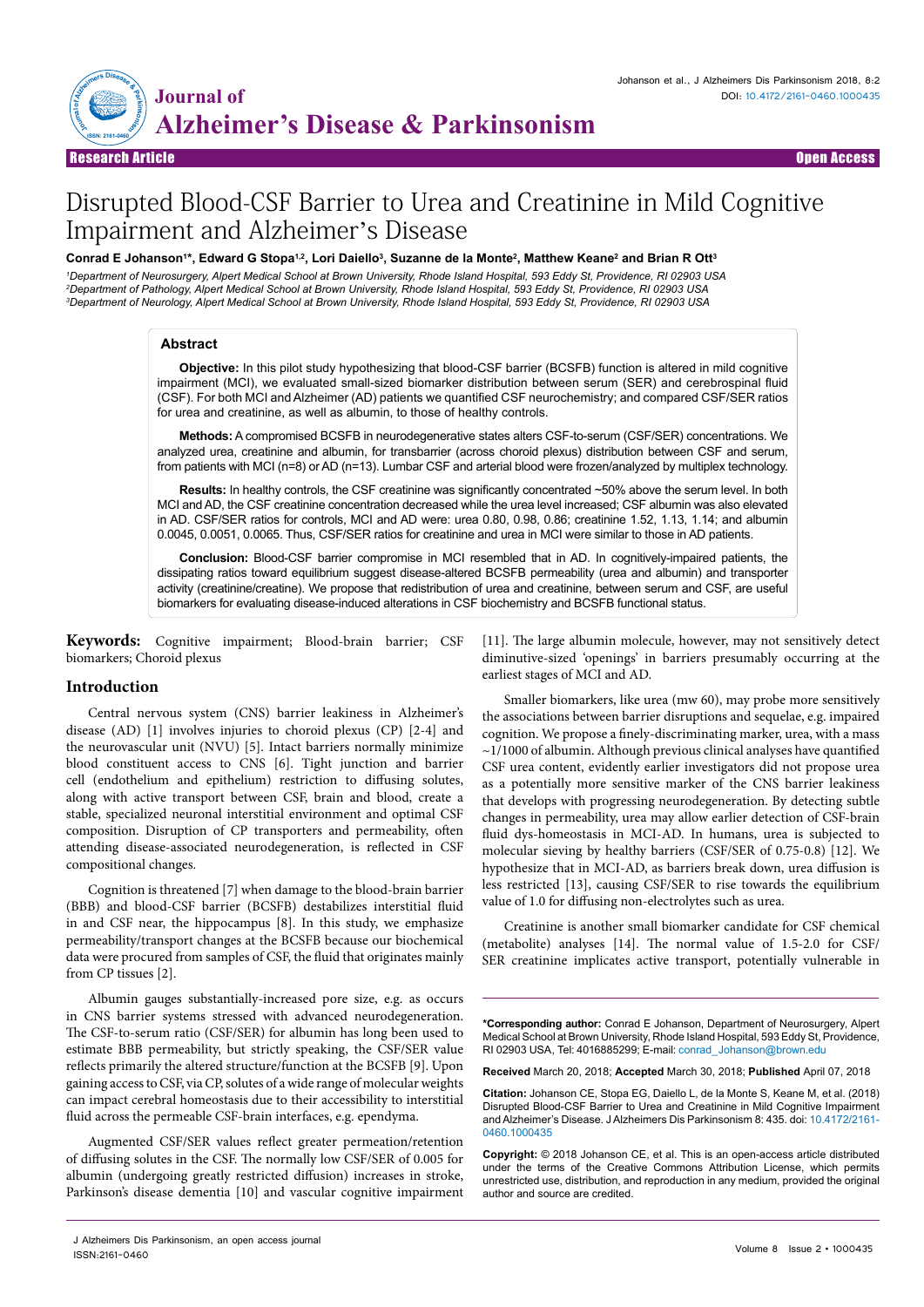degenerating CP-barrier membranes. Our MCI-AD findings that steady-state CSF/SER creatinine substantially decreases, while CSF/ SER urea and albumin [15] increase, point to CNS barrier injury in cognitively-impaired patients. Such damage may include reduced CSF formation/flow, a factor affecting CSF solute (e.g. protein) concentrations [16]. This proposed new CSF small-biomarker approach to neuropathology/clinical analyses is potentially applicable to the early diagnosis and disease outcomes (e.g. therapeutic barrier tightening) from novel medicinals for MCI-AD.

# **Methods**

### **Subjects and protocols**

The Institutional Review Board of Rhode Island Hospital approved this investigation. It was a retrospective cross-sectional study of banked blood and CSF from 21 cognitively-impaired (CI) patients with either MCI (n=8) or AD (n=13). All patients were evaluated at the Rhode Island Hospital Alzheimer's Disease and Memory Disorders Center over the period of 2010-2016. Over half the cohort was male (57%) in each subgroup (Table 1).

The main aim of our pilot study was to test for blood-CSF permeability differences in CI patients: MCI vs. AD. A secondary aim was to verify the expected differences between CI patients and healthy controls: 21 middle age adults with normal cognition and free of any known neuropathology or disruption of CNS barrier systems. Even though a rigorous ageindependent analysis was not feasible in our CI patients, because the mean age of the MCI subjects (69 years) was not significantly different from AD (68 years), we conducted a regression of all CSF/SER values against age; this included the 42 subjects in the 3 groups.

For controls, the inclusion criteria were patients who: 1) had diagnostic lumbar puncture at the Rhode Island, Miriam, or Newport Hospital Emergency Departments, 2) had a blood chemistry tube drawn as part of their diagnostic evaluation, 3) were adults 21 and older, and 4) provided specimens >0.5 ml for biochemical assays. Exclusion criteria were patients: 1) admitted to the hospital and under treatment (at the research time) that used their specimens, 2) whose CSF results were abnormal, including protein, glucose, Gram stain and cell counts, and 3) with a final discharge diagnosis of a central neurologic condition other than headache.

Eligible controls had an adequate volume of blood and CSF for analyses, and normal CSF protein, glucose, Gram stain, and cell counts. After collection, samples were aliquoted into 1 ml polypropylene tubes, capped/frozen at -80°C and scaled down for later analysis with commercial reagents by the Lifespan Core Research Laboratories. The majority of the samples from the 21 controls (Table 1) were obtained from cognitively-normal headache patients with an uneventful emergency room course and negative diagnostic work-up.

### **Markers selected for investigation**

Molecules assessed were urea (MW 60), creatinine (MW 113) and albumin (MW  $~68,000$ ). All three are water-soluble with slow, gradual access to the CNS. Moreover, urea, creatinine and albumin in plasma (i.e., the source for brain uptake) originate mainly in the liver where they enter hepatic blood. Due to different sizes, these molecules are sterically hindered to various degrees (less restriction to lower molecular weight) when diffusing across barriers into CSF and brain. Urea usefully displays graded access by diffusion, not active transport [17], into the adult CNS. Urea is significantly smaller than the intermediate size (MW 300-500) water-soluble metabolites, endogenous compounds and drugs usually greatly restricted from entering the CNS. Analysis of small molecule penetration into CSF, to evaluate blood-CSF barrier status, was originally encouraged by Felgenhauer et al. [9].

Urea, creatinine and albumin concentrations were quantified in CSF and serum for absolute as well as relative concentrations (CSF/ SER partitioning) between CSF and plasma compartments. To enable functions in healthy CNS, such as CSF K homeostasis or CSF sink action on brain metabolites, various energized systems at the BCSFB normally maintain most solutes in CSF [18] at steady-state distributions (CSF/ SER) away from their equilibrium value of 1.

#### **The working model**

Overarching hypothesis: Progressive damage to brain barrier systems, as in MCI-AD, is reflected by changing values in the distribution of urea, creatinine and albumin, between plasma (serum) and CSF. Sub-hypothesis: The steady-state CSF/SER values of these substances in severe barrier breakdown (and thus loss of CSF sink action) will dissipate towards 1.0 expected for equilibrium distribution in a CNS energy-deprived state. With mitochondrial ATP depletion, as

|                                                  | Control<br>N=21 |                  | AD.<br>$N=13$    | СI<br>$N=21$     |  |
|--------------------------------------------------|-----------------|------------------|------------------|------------------|--|
|                                                  |                 | $N=8$            |                  |                  |  |
| Age                                              | 45.6 (11.4)     | 69.1 (7.2)*      | 67.5 (11.3)*     | 68.1 (9.7)*      |  |
| Sex M/F                                          | 12/9            | 7/1              | 5/8              | 12/9             |  |
| <b>MMSE</b>                                      | ND.             | 26.4(3.1)        | 21.7(5.8)        | 23.5(5.4)        |  |
| Urea, serum                                      | 5.29(1.47)      | $7.04(1.74)^*$   | $6.86(1.04)^{*}$ | $6.93(1.31)^{*}$ |  |
| Urea, CSF                                        | 4.12(0.94)      | $6.79(1.62)^{*}$ | $5.91(1.15)^{*}$ | $6.24(1.38)^{*}$ |  |
| Urea CSF/serum ratio                             | 0.80(0.15)      | $0.98(0.17)^{*}$ | 0.86(0.08)       | $0.91(0.14)^{*}$ |  |
| Creatinine, serum                                | 4.11(0.85)      | 4.23(0.79)       | 4.00(0.52)       | 4.09(0.63)       |  |
| Creatinine, CSF                                  | 6.13(1.34)      | $4.64(0.29)$ *   | $4.52(0.65)$ *   | $4.57(0.53)$ *   |  |
| Creatinine CSF/serum ratio                       | 1.52(0.36)      | $1.13(0.20)$ *   | $1.14(0.13)^{*}$ | $1.13(0.16)^{*}$ |  |
| Albumin, serum                                   | 92.81(29.72)    | 106.83(27.51)*   | 112.37(20.44)*   | 106.42 (27.5)*   |  |
| Albumin, CSF                                     | 0.402(0.196)    | 0.530(0.163)     | $0.713*$ (0.297) | 0.655(0.271)     |  |
| Albumin CSF/serum ratio                          | 0.0045(0.0023)  | 0.0051(0.0030)   | 0.0065(0.0031)   | 0.0064(0.003)    |  |
| $\mathsf{CSF}\,\mathsf{AB}_{1.42}/\mathsf{pTau}$ | 8.2(1.4)        | $5.8(2.3)$ *     | $6.0(1.0)*$      | $5.9(1.3)$ *     |  |

All continuous measures are presented as mean+standard deviation

MMSE was not determined for cognitively-normal control subjects

MCI: Mild Cognitive Impairment; AD: Alzheimer's Disease; CI: Cognitive Impairment (pooled data from MCI and AD patients)

Concentrations of urea and creatinine are in ng/µl; albumin in µg/µl

\*p<0.05, MCI or AD or CI vs. Control

**Table 1:** Demographic, psychometric and biochemical data for the study of CSF and serum composition in patients with cognitive impairment.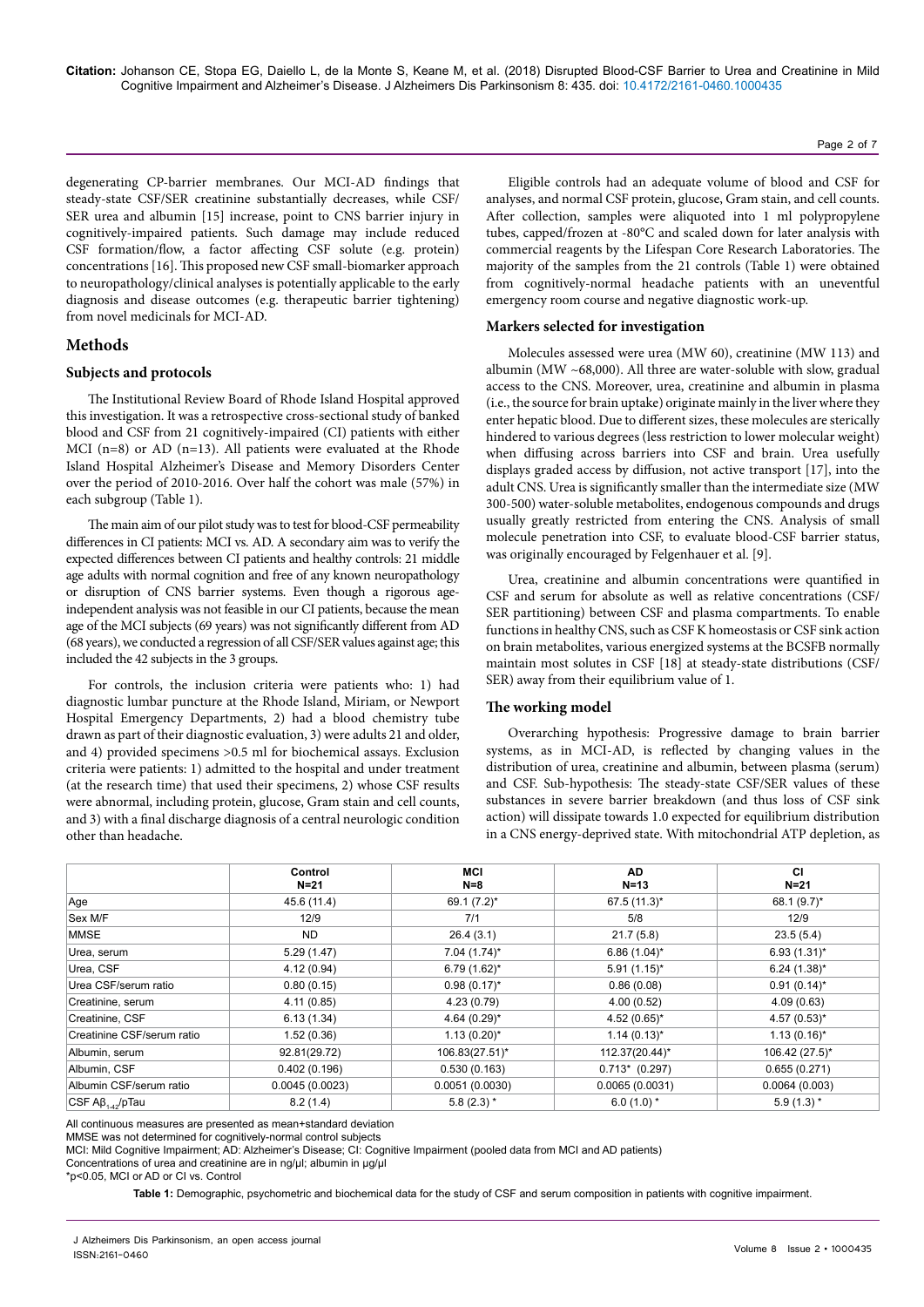in neurodegeneration, the tight junctions and active transporters are hypofunctional, unable to maintain sufficient transbarrier gradients for solutes.

# **Statistical Analysis**

Statistical parameters were obtained with Stata 14.1 (Stata Corp, College Station, TX).

Concentration ratios (CSF/SER), for paired CSF-serum samples, were determined for urea, creatinine and albumin. CSF/SER values were computed for CI patients (MCI-AD) vs. non-cognitively impaired controls. Data differences between groups were assessed with two-tailed Student's t-test or the Mann-Whitney test. For aging analysis, a comparison of control vs. CI subjects was done by Pearson correlation coefficients, comparing age to BCSFB ratios, and to solute concentrations in serum and CSF. Statistical significance was defined as p<0.05.

# **Results**

## **Demographic, diagnostic and psychometric findings**

AD was the most common cognition-impairment diagnosis (62%, n=13), whereas the eight MCI patients comprised 38% of the cognitively-impaired subjects (Table 1). The Mini Mental State Examination mean score for the 21 patients was 23.5 (range 12-30). Gender representation was 43% female in the control and patient groups. We found significantly-decreased Aβ1-42/pTau in CSF in MCI and AD (Table 1).

#### **Cerebrospinal fluid and serum composition**

Urea, creatinine and albumin concentrations were quantified in 3 study groups (Table 1). Specimen data analyses revealed that the coefficients of variation (CV) for CSF urea of 23%, 24% and 19% (Controls, MCI and AD) and CSF creatinine (22%, 6.3% and 14.3%) were within or below the 20%-30% CV range typical for CSF analytes in quality-control measurements of CI-impaired patients.

Urea: Serum urea averaged 5.3 ng/µl in controls, increasing by  $\sim$ 35% to 7.0 and 6.9 ng/µl, respectively, in MCI (p<0.05) and AD ( $p$ <0.05). CSF urea was 4.1 ng/ $\mu$ l in healthy (non-CI) individuals, rising to 6.8 and 5.9 ng/ $\mu$ l in MCI (p<0.05) and AD (p<0.05). Thus CSF urea in cognitively-impaired patients was significantly elevated by  $~50\%$ (Table 1).

**Creatinine:** The serum creatinine concentration of 4.1 ng/ $\mu$ l in controls was not significantly altered ( $p > 0.05$ ) in MCI (4.2 ng/ $\mu$ l) or AD (4.0). This indicated stable kidney function in the 3 groups. On the other hand, compared to controls, creatinine in CSF decreased by ~25% in both MCI and AD ( $p<0.05$ ). Our control of 54+12 (SD)  $\mu$ M for CSF creatinine is similar to the 68+18 µM in another human CSF study [19].

Albumin: Serum albumin averaged 92.8 µg/µl in controls, increasing in MCI to 107 ( $p<0.05$ ) and 112 in AD ( $p<0.05$ ) (Table 1). Correspondingly, in CSF, albumin was 0.402 µg/µl in controls, increasing to 0.530 and 0.710 µg/µl, respectively, in MCI and AD  $(p<0.05)$ .

#### **Concentration ratios: Cerebrospinal fluid to serum**

Steady-state concentration ratios inform on the degree and direction (vector) of solute partitioning. CSF/SER values <1.0 imply restricted diffusion from plasma to CSF, or active removal from CSF; and >1.0 usually indicates active transport from plasma into CNS. CSF/ SER urea was normally (controls)  $~0.80$  but increased over the range of 0.86 to 0.98 (p<0.05) in cognitively-impaired (CI) individuals (Table 1). Mean CSF/SER for creatinine was  $\sim$ 1.52 in controls, significantly decreasing to  $\sim$ 1.14 in MCI-AD (p<0.05) (Table 1). CSF/SER albumin tended to increase in MCI-AD (p=0.08) (Table 1). CSF/SER 95% confidence intervals in controls and CI were: urea (0.68, 0.80) and (0.80, 0.92); creatinine (1.3, 1.6) and (0.97, 1.1); albumin (0.004, 0.006) and (0.004, 0.015).

CSF/SER data for MCI and AD were indistinguishable (p>0.05). Therefore we graphed (box-and-whisker) pooled data for all the cognitively-impaired (CI) patients. The generated median, together with the 25<sup>th</sup> and 75<sup>th</sup> percentiles are presented for each solute (Figure 1).

Pearson correlation coefficients comparing age to BCSFB ratios (CSF/SER) revealed no significant relationship between age and ratios for urea, creatinine or albumin among the subgroups of normal and cognitively-impaired (CI) subjects (Table 2). The same held true for urea for the total group of subjects. Significant relationships between age and the ratio for creatinine ( $r=-0.42$ ;  $p=0.006$ ) as well as the ratio for albumin ( $r=0.32$  and  $p=0.04$ ) were seen for the group as a whole, though the significance level for albumin would be non-significant, i.e., p>0.05 if corrected for multiple comparisons.

|                            |         | <b>Control Subjects</b><br>$N=21$ |         | <b>Cognitively Impaired Subjects (AD+MCI)</b><br>$N = 21$ |         | <b>All Subjects</b><br>$N=42$ |  |
|----------------------------|---------|-----------------------------------|---------|-----------------------------------------------------------|---------|-------------------------------|--|
|                            |         | p                                 |         | p                                                         |         | р                             |  |
| Urea, serum                | 0.06    | 0.79                              | 0.51    | 0.02                                                      | 0.53    | 0.0003                        |  |
| Urea, CSF                  | 0.04    | 0.85                              | 0.40    | 0.07                                                      | 0.61    | < 0.0005                      |  |
| Urea CSF/serum ratio       | $-0.21$ | 0.61                              | $-0.08$ | 0.74                                                      | 0.20    | 0.20                          |  |
| Creatinine, serum          | 0.01    | 0.97                              | 0.41    | 0.07                                                      | 0.10    | 0.53                          |  |
| Creatinine, CSF            | 0.10    | 0.67                              | 0.29    | 0.20                                                      | 0.38    | 0.01                          |  |
| Creatinine CSF/serum ratio | 0.10    | 0.68                              | $-0.18$ | 0.44                                                      | $-0.42$ | 0.006                         |  |
| Albumin, serum             | 0.38    | 0.08                              | 0.01    | 0.99                                                      | 0.39    | 0.02                          |  |
| Albumin, CSF               | 0.46    | 0.04                              | 0.31    | 0.18                                                      | 0.44    | 0.004                         |  |
| Albumin CSF/serum ratio    | 0.14    | 0.55                              | 0.29    | 0.22                                                      | 0.32    | 0.04                          |  |

Pearson correlation coefficients comparing age to BCSFB ratios (CSF/SER) revealed no significant relationship between age and ratios for urea, creatinine or albumin among the subgroups of normal and cognitively-impaired (CI) subjects. The same held true for urea for the total group of subjects. Significant relationships between age and the ratio for creatinine (r=-0.42; p=0.006) as well as the ratio for albumin (r=0.32 and p=0.04) were seen for the group as a whole, though the significance level for albumin would be non-significant, i.e., >0.05 if corrected for multiple comparisons

**Table 2:** Comparison of control vs. CI subjects by Pearson correlation coefficients comparing age to BCSFB ratios and to solute concentrations in serum and CSF.

Page 3 of 7

J Alzheimers Dis Parkinsonism, an open access journal ISSN:2161-0460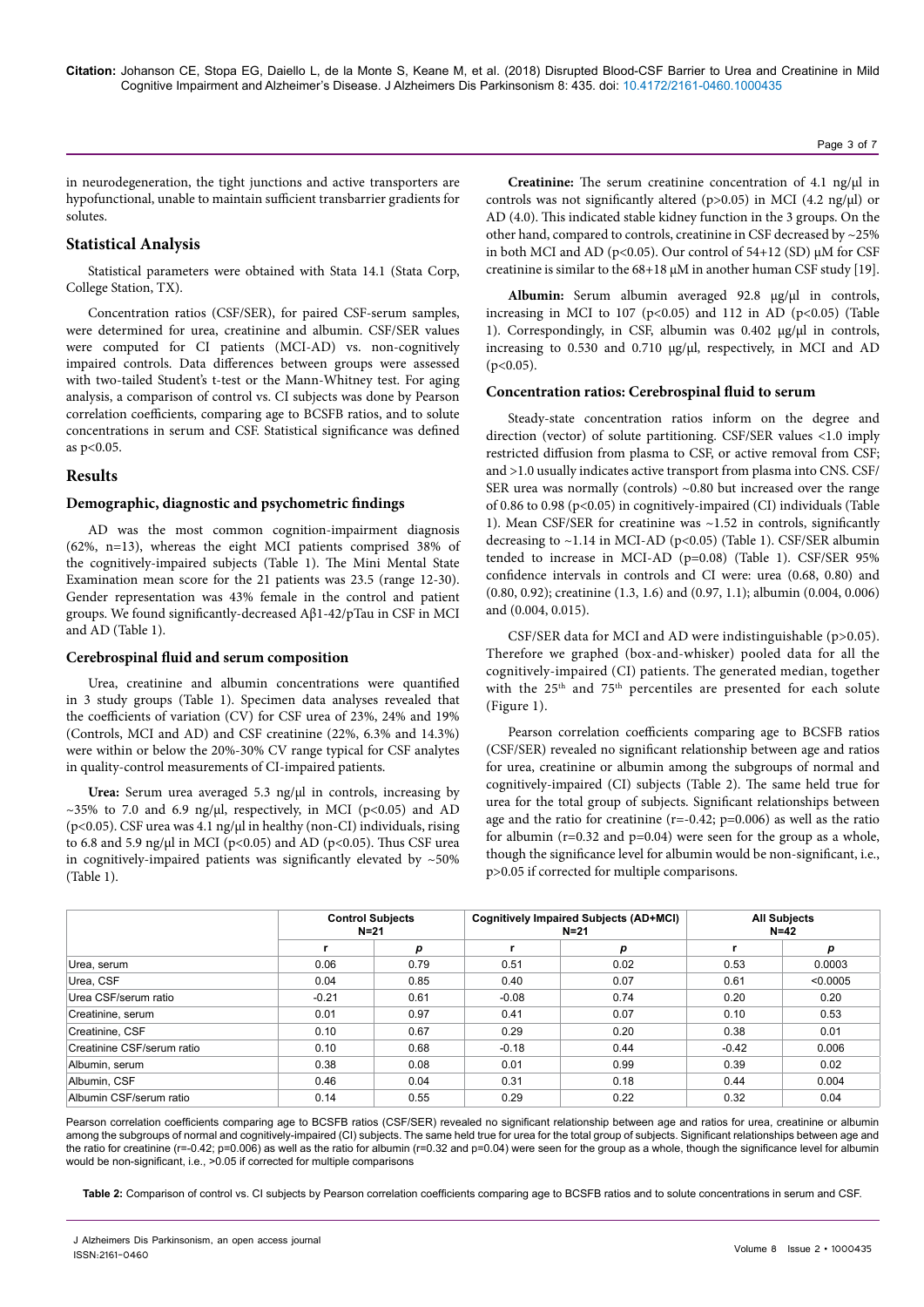

**Figure 1:** Distribution of cerebrospinal fluid/serum (CSF/SER) ratio values for urea, creatinine and albumin by group (controls, N=21 vs. cognitively-impaired patients, N=21). Box-and-whisker plots show the range of values within each group (distance between the upper and lower bars); the horizontal line within each box represents median values in the data series. Outliers are represented by filled circles.

## **Discussion**

The key finding for cognitively-impaired patients is the dissipated molecular gradients of certain solutes between CSF and serum. Thus

in MCI-AD patients, the mean CSF/SER values for urea, creatinine and albumin all became closer to 1.0. This results from BCSFB breakdown. Cognition depends upon barrier integrity, essential for optimal neurotransmission and mentation [18]. Barrier breaching, by disturbing CSF-cerebral homeostasis, leads to cognitive impairment.

Page 4 of 7

A discussion of CSF/SER places in perspective the current ratio analyses. Typical CSF/SER values in health are 0.75 for potassium [18], 0.03 for iodide, 1.1 for chloride [12], 1.3 for magnesium, ~4 for folate and ascorbate [20] and ~0.005 for several proteins originating from plasma [18].

The control CSF/SER values of 0.80 for urea, 1.5 for creatinine and 0.0045 for albumin were significantly changed in MCI and AD (Table 1), reflecting altered BCSFB characteristics and modified CSF biochemistry.

CSF composition changed as much in MCI as AD. Our baseline (control) data agrees with previous CSF/SER determinations in healthy humans and animals [18,21,22]. The lack of statistical difference between MCI and AD may relate to a plateau effect for urea and creatinine, i.e., at the stage of MCI analyzed, the barrier problem had already become maximal. Given similar ages of the MCI/AD patients (68-69 years), the age factor does not explain the barrier/compositional disruptions in these two CI groups. By Pearson correlation analysis, there is no evidence (Table 2) that age confounded the interpretation of altered values in CI patients. Below we discuss factors determining CSF/ SER and how these parameters can usefully biomark pathophysiology.

### **Permeability considerations for the BCSFB**

Urea 'detects' tiny openings in barriers. Neither actively transported at the BCSFB/BBB [22] nor bound to plasma proteins [21], urea gradually diffuses into CSF and brain. Tracer kinetics reveal slow 14C-urea permeation from plasma into CSF-CNS [23] (~8 h to steady state), the slowness caused by the diffusion-impeding tight junctions between sound barrier cells [13]. Choroidal tight junctions, damaged by β-amyloid in neurodegenerative diseases [24], become more permeable as paracellular pore size widens [13]. Matrix metalloproteinases, activated by β-amyloid in AD models [25], contribute to tight junction destruction [26]. Reduced CP claudin-5 protein expression in AD [27] also promotes tight junction leakiness [8,27]. This enhances penetration of urea (and albumin) between epithelial cells of BCSFB [3], resulting in increased CSF and brain interstitial fluid concentrations of these plasma solutes [28].

Kaiser et al. also noted elevated urea in AD CSF [29]. This fits our observation that CSF/SER urea increased to 0.90-0.95 in MCI-AD. The range of values likely relates to urea penetration being proportional to tight junction injury [13]. Excessive urea in CSF in MCI-AD results from barrier breaching, plus the greater plasma urea concentration driving the diffusion. (If BCSFB remained intact, the CSF/SER of diffusing solutes would be unaffected by rising plasma concentration.) BCSFB remains intact to 14C-urea in uremia [30], intimating that elevated plasma urea per se in MCI-AD does not modify choroidal permeability. Information is needed on how the ~50% increase in CSF urea in CI affects cerebral functions.

Analysis of macromolecular albumin (Table 1), the longstanding 'permeability standard', verifies AD findings of BCSFB breakdown. CSF albumin rises due to: i) greater flux across compromised BCSFB, and ii) reduced CSF sink action as fluid formation decreases in neurodegeneration. CSF flow reduction augments protein retention [16]. Lower CSF flow and pulsation, in AD patients [31] and old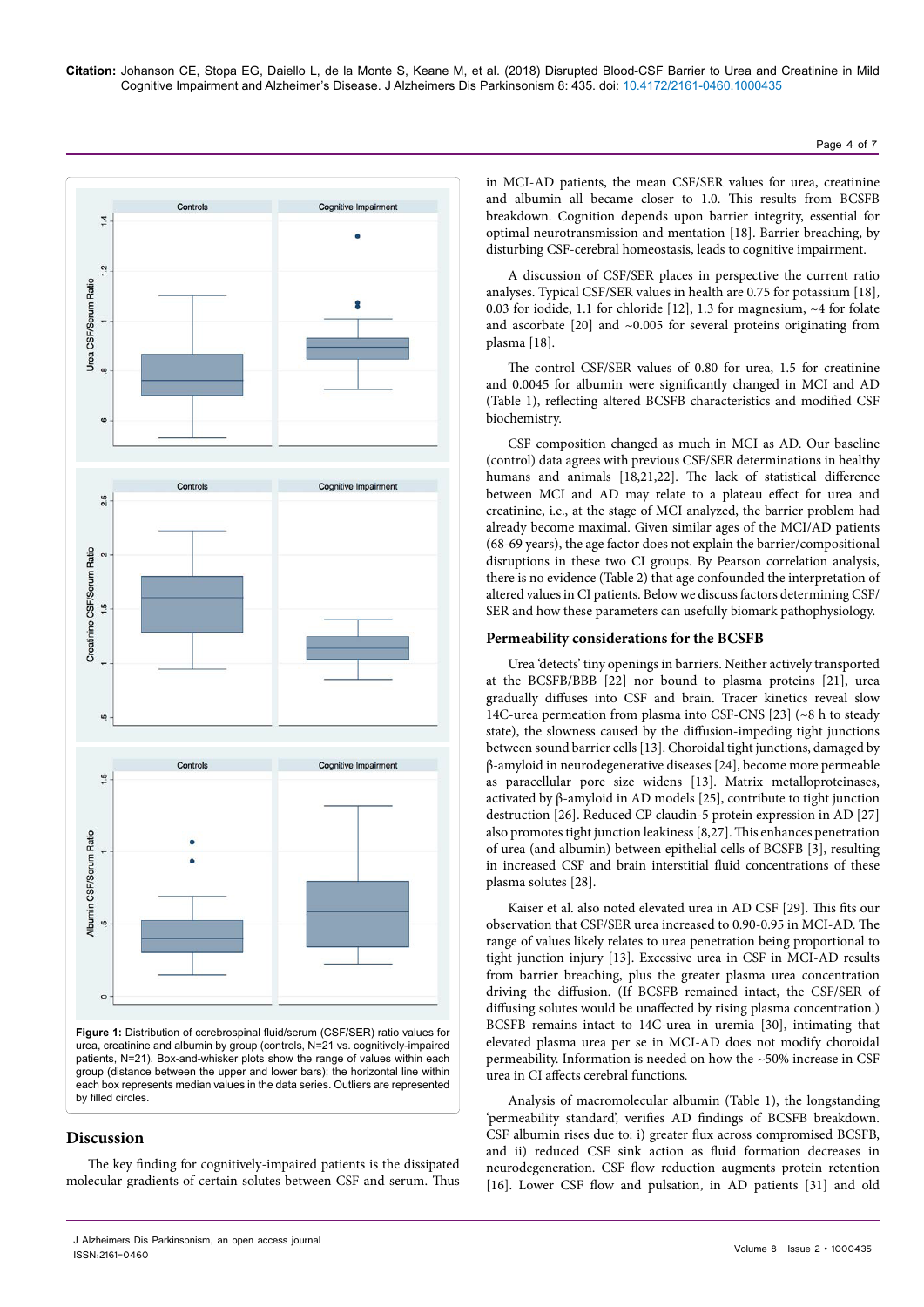animals [32], contributes to elevated CSF/SER for albumin in MCI-AD, especially when CSF sampling is from the lumbar region [33]. This CSF flow-protein concentration inverse relationship increases the effective permeability of BCSFB, so that in AD more protein stays longer in CSF-CNS. Systematic MRI studies of CSF dynamics in MCI are needed to evaluate CSF protein buildup in relation to failing cognition.

### **Transporter considerations for the BCSFB**

Transport activity by CP greatly impacts CSF composition [6]. CSF creatinine is complex to interpret because, in addition to BCSFB transport activity, there are brain metabolic factors as well. Human CSF concentrates creatinine to a level of  $\sim$ 1.5 (present study) to 2.1 times [19] that in serum. Evidence is lacking for active transport of plasma creatinine into CSF or brain. Moreover, Bradbury et al. found highlyrestricted 14C-creatinine diffusion from plasma into CNS [22]. How to explain, then, the normal CSF/SER creatinine accumulation of 1.5 fold? Brain formation of creatinine from creatine [14], transported into CNS [34,35], evidently builds up CSF creatinine to a level ~50% above plasma; any CSF excess of creatinine is actively reabsorbed by CP into blood [14]. Homeostasis of CSF creatinine minimizes seizures.

Our finding of a 25% diminished CSF creatinine in MCI-AD raises the issue about the optimal level for brain function. Does this diminution imply less creatine-phosphate energy availability for CNS [36] that would generate less metabolite end-product creatinine? Potential explanations for dissipated CSF/SER creatinine in cognitivelyimpaired patients are: i) less active transport of creatine across an altered BBB into brain (therefore, less creatinine generated from lower brain creatine concentration), ii) a creatinine diffusion leak from brain and CSF into blood, down a gradient across more permeable transport interfaces, and iii) stimulation of the actively-transporting OCT3 in CP that removes creatinine from CSF [14]. These explanations are consistent with the lower CSF creatinine in MCI-AD.

Creatine-creatinine interactive dynamics in brain energy metabolism is impacted by activity of the CP and BBB transporters (for creatine and glucose delivery, also decreased in AD [37]) and by the adverse interactions of β-amyloid with creatine (and its kinase) to form creatine deposits [38,39]. Therefore less creatine (and glucose [37]) availability to neuronal mitochondria, due to altered BBB transport [36] or β-amyloid toxicity, would lower central energy production and impair metabolism. Creatinine as a CSF biomarker, to track brain creatine metabolism (indirectly by putative creatinine diffusion from brain interstitium to CSF [9]), may allow earlier detection of MCI and possible treatment with creatine [38] to curtail AD complications.

#### **Clinical implications of findings**

CSF composition is a critically-important assessment clinically. This is true because solutes in CSF, by flow dynamics, have access to neuronal networks brain-wide. CSF and its constituents penetrate CNS: i) from the ventricles, by highly-permeable transependymal movement into interstitium [28], and ii) from the cortical subarachnoid space, into the periarterial flow pathway [40], i.e., the proximal part of the glymphatic system. Stability of CSF and homeostasis of the serially-proximate extracellular fluid are intimately linked. Multiple CSF compositional changes, away from the normal steady-state distribution, contribute to cognitive impairment because CSF neurochemical changes (dyshomeostasis) are rapidly/extensively transmitted to the brain interior. Neurons, exquisitely sensitive to biochemical alterations in extracellular fluid, vitally depend on the purity/stability of CSF as maintained by CP.

We did not anticipate that CSF/SER for urea (and albumin)

would increase more in some MCI patients than AD. Consistently, though, the biomarker index severity for CSF Aβ1-42/pTau was most prominent in MCI, again pointing to barrier/CSF distortions occurring relatively early in progressive cognition loss. Interestingly, two CNS barrier-injury molecules, the high-mobility group box protein 1 and thrombomodulin, have a greater concentration in serum in MCI [41] than in AD and controls. Their elevated titers in MCI may partly explain the induced experimental increase in CNS barrier paracellular permeability [41] and neuroinflammation ensuing from serum leakage.

Our cohort data are not extensive enough to determine if APOE genotype explains the substantially-increased permeability in MCI. APOE4 is a risk factor for BBB damage [42,43] and MCI onset [44]. Possibly more people in our MCI group (vs. AD) may be homo- or heterozygous for APOE4. APOE4 has been linked to disordered lipid metabolism [45]. In CP, the 4 allele interferes with cholesterol release into CSF [46]; consequently, accumulated cholesterol in the choroidal epithelium may interfere with [46] transport and CSF formation rate, thereby disrupting BCSFB integrity. Larger cohorts of MCI-AD can reveal how APOE4 status affects urea/protein concentration in CSF, as well as the creatine-creatinine system.

The currently-described barrier/neurochemical profiling of CSF/ SER for urea and creatinine opens the door for new vistas in assessing relationships among BCSFB function, CSF biochemistry and cognitive status. Expanded studies of small molecule CSF biomarkers [47] will help fill a gap in the wide spectrum of transport/metabolic abnormalities in MCI vs. AD.

#### **Conclusion**

This study demonstrates that BCSFB (choroid plexus) function is altered in MCI, causing redistribution of two small non-electrolytes, urea and creatinine, between serum and CSF. Unexpectedly, the altered CSF/serum ratios and distorted CSF composition were as great in MCI as in AD. Further studies, on longitudinal aspects of neurodegeneration progression, can test the postulate that BCSFB 'opening' in MCI precedes barrier breaching in AD. APOE4 analyses have historically dealt mainly on BBB permeability; however, increasing attention on β4 allele actions on BCSFB permeability/CSF composition in MCI-AD will provide a more comprehensive understanding of the CSF-brain pathophysiologic nexus. Monitoring the CSF urea, creatinine and other small molecules, in both pre-MCI and CI subjects, affords biomarking opportunities to evaluate early, possibly differential metabolic distortions relating to BCSFB functional status in patients approaching/experiencing neurodegeneration.

#### **Acknowledgment**

This study was supported by institutional funds provided to Dr. Ott and Stopa from Rhode Island Hospital. The authors thank Lifespan IRB reviewers at Rhode Island Hospital for evaluating the study when proposed. Professor K Hosoya (University of Toyama) kindly provided helpful comments. We thank Charles Denby, manager of the specimen bank in Neurology (Rhode Island Hospital), for handling/delivering CSF and serum samples for analysis.

#### **References**

- 1. [Bowman GL, Kaye JA, Moore M, Waichunas D, Carlson NE, et al. \(2007\)](https://doi.org/10.1212/01.wnl.0000262031.18018.1a)  [Blood-brain barrier impairment in Alzheimer disease: Stability and functional](https://doi.org/10.1212/01.wnl.0000262031.18018.1a)  [significance. Neurology 68: 1809-1814.](https://doi.org/10.1212/01.wnl.0000262031.18018.1a)
- 2. [Spector R, Keep RF, Snodgrass SR, Smith QR, Johanson CE \(2015\) A balanced](https://doi.org/10.1016/j.expneurol.2015.02.032)  [view of choroid plexus structure and function: Focus on adult humans. Exp](https://doi.org/10.1016/j.expneurol.2015.02.032)  [Neurol 267: 78-86.](https://doi.org/10.1016/j.expneurol.2015.02.032)
- 3. [Johanson C, McMillan P, Tavares R, Spangenberger A, Duncan J, et al. \(2004\)](https://dx.doi.org/10.1186%2F1743-8454-1-3)  [Homeostatic capabilities of the choroid plexus epithelium in Alzheimer's](https://dx.doi.org/10.1186%2F1743-8454-1-3)  [disease. Cerebrospinal Fluid Res 1: 3.](https://dx.doi.org/10.1186%2F1743-8454-1-3)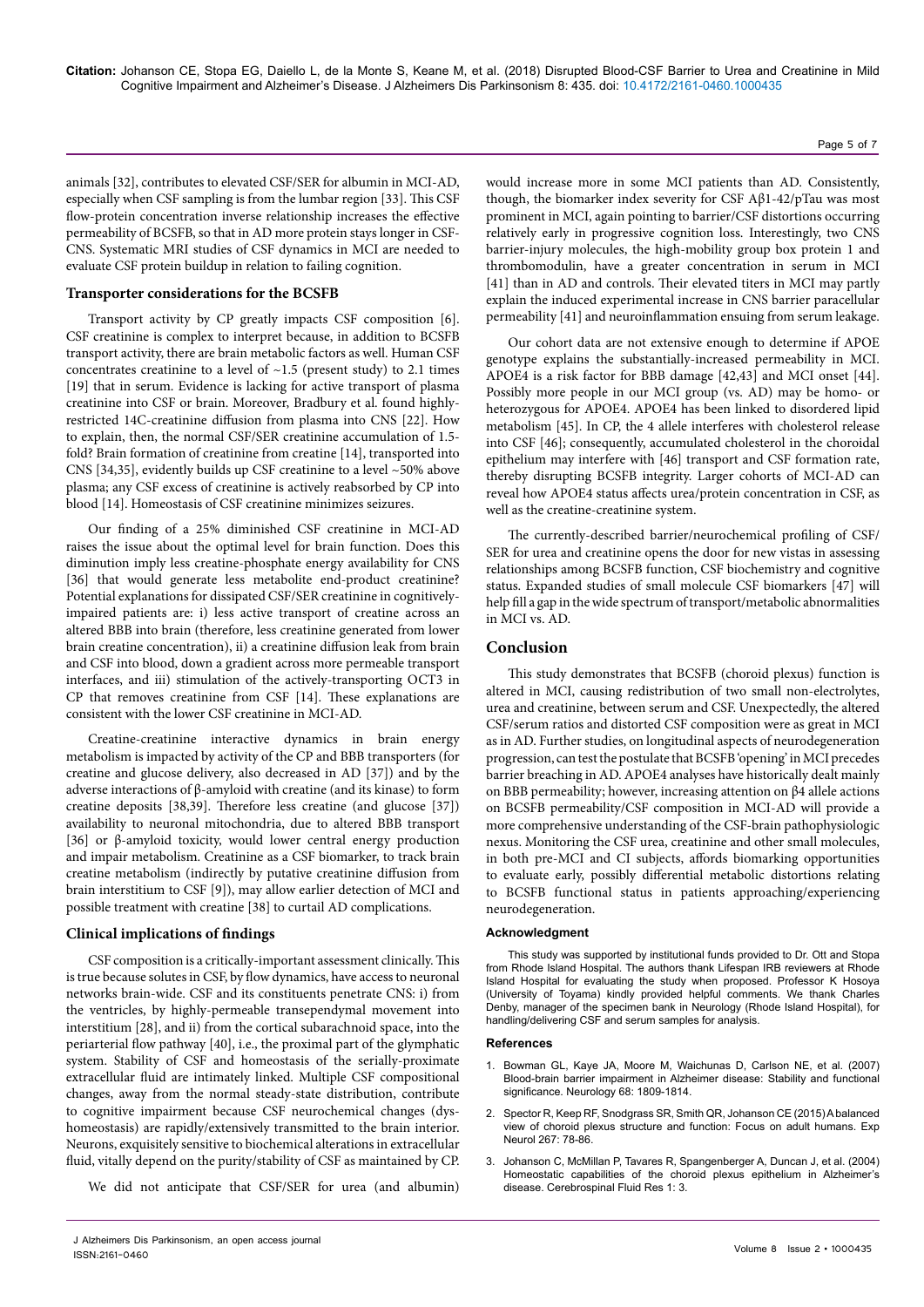**Citation:** Johanson CE, Stopa EG, Daiello L, de la Monte S, Keane M, et al. (2018) Disrupted Blood-CSF Barrier to Urea and Creatinine in Mild Cognitive Impairment and Alzheimer's Disease. J Alzheimers Dis Parkinsonism 8: 435. doi: 10.4172/2161-0460.1000435

Page 6 of 7

- 4. Johanson CE (2017) Choroid plexus-cerebrospinal fluid transport dynamics: Support of brain health and a role in neurotherapeutics: Elsevier Inc., Academic Press.
- 5. [Sweeney MD, Sagare AP, Zlokovic BV \(2015\) Cerebrospinal fluid biomarkers of](https://doi.org/10.1038/jcbfm.2015.76) [neurovascular dysfunction in mild dementia and Alzheimer's disease. J Cereb](https://doi.org/10.1038/jcbfm.2015.76) [Blood Flow Metab 35: 1055-1068.](https://doi.org/10.1038/jcbfm.2015.76)
- 6. [Johanson CE, Duncan JA, Klinge PM, Brinker T, Stopa EG, et al. \(2008\)](https://doi.org/10.1186/1743-8454-5-10) [Multiplicity of cerebrospinal fluid functions: New challenges in health and](https://doi.org/10.1186/1743-8454-5-10) [disease. Cerebrospinal Fluid Res 5: 10.](https://doi.org/10.1186/1743-8454-5-10)
- 7. [Montagne A, Barnes SR, Sweeney MD, Halliday MR, Sagare AP, et al. \(2015\)](https://dx.doi.org/10.1016%2Fj.neuron.2014.12.032) [Blood-brain barrier breakdown in the aging human hippocampus. Neuron 85:](https://dx.doi.org/10.1016%2Fj.neuron.2014.12.032) [296-302.](https://dx.doi.org/10.1016%2Fj.neuron.2014.12.032)
- 8. [Yang Y, Estrada EY, Thompson JF, Liu W, Rosenberg GA \(2007\) Matrix](https://doi.org/10.1038/sj.jcbfm.9600375) [metalloproteinase-mediated disruption of tight junction proteins in cerebral](https://doi.org/10.1038/sj.jcbfm.9600375) [vessels is reversed by synthetic matrix metalloproteinase inhibitor in focal](https://doi.org/10.1038/sj.jcbfm.9600375) [ischemia in rat. J Cereb Blood Flow Metab 27: 697-709.](https://doi.org/10.1038/sj.jcbfm.9600375)
- 9. Felgenhauer K, Liappis N, Nekic M (1982) Low molecular solutes and the blood cerebrospinal fluid barrier. Klin Wochenschr 60: 1385-1392.
- 10. [Llorens F, Schmitz M, Gloeckner SF, Kaerst L, Hermann P, et al. \(2015\)](https://doi.org/10.1016/j.jns.2015.10.011) [Increased albumin CSF/serum ratio in dementia with Lewy bodies. J Neurol](https://doi.org/10.1016/j.jns.2015.10.011) [Sci 358: 398-403.](https://doi.org/10.1016/j.jns.2015.10.011)
- 11. [Candelario-Jalil E, Thompson J, Taheri S, Grossetete M, Adair JC, et al. \(2011\)](https://doi.org/10.1161/STROKEAHA.110.600825) [Matrix metalloproteinases are associated with increased blood-brain barrier](https://doi.org/10.1161/STROKEAHA.110.600825) [opening in vascular cognitive impairment. Stroke 42: 1345-1350.](https://doi.org/10.1161/STROKEAHA.110.600825)
- 12. [Sambrook MA \(1974\) The relationship between cerebrospinal fluid and plasma](https://www.sciencedirect.com/science/article/pii/0022510X74902305) [electrolytes in patients with meningitis. J Neurol Sci 23: 265-273.](https://www.sciencedirect.com/science/article/pii/0022510X74902305)
- 13. [Murphy VA, Johanson CE \(1985\) Adrenergic-induced enhancement of brain](https://doi.org/10.1038/jcbfm.1985.55) [barrier system permeability to small nonelectrolytes: Choroid plexus versus](https://doi.org/10.1038/jcbfm.1985.55) [cerebral capillaries. J Cereb Blood Flow Metab 5: 401-412.](https://doi.org/10.1038/jcbfm.1985.55)
- 14. [Tachikawa M, Kasai Y, Takahashi M, Fujinawa J, Kitaichi K, et al. \(2008\) The](http://dx.doi.org/10.1111/j.1471-4159.2008.05641.x) [blood-cerebrospinal fluid barrier is a major pathway of cerebral creatinine](http://dx.doi.org/10.1111/j.1471-4159.2008.05641.x) [clearance: Involvement of transporter-mediated process. J Neurochem 107:](http://dx.doi.org/10.1111/j.1471-4159.2008.05641.x) [432-442.](http://dx.doi.org/10.1111/j.1471-4159.2008.05641.x)
- 15. [Ott BR, Cohen RA, Gongvatana A, Okonkwo OC, Johanson CE, et al. \(2010\)](https://doi.org/10.3233/JAD-2010-1406) [Brain ventricular volume and cerebrospinal fluid biomarkers of Alzheimer's](https://doi.org/10.3233/JAD-2010-1406) [disease. J Alzheimers Dis 20: 647-657.](https://doi.org/10.3233/JAD-2010-1406)
- 16. [Reiber H \(1994\) Flow rate of cerebrospinal fluid \(CSF\)--a concept common to](https://linkinghub.elsevier.com/retrieve/pii/0022-510X(94)90298-4) [normal blood-CSF barrier function and to dysfunction in neurological diseases.](https://linkinghub.elsevier.com/retrieve/pii/0022-510X(94)90298-4) [J Neurol Sci 122: 189-203.](https://linkinghub.elsevier.com/retrieve/pii/0022-510X(94)90298-4)
- 17. Berger UV, Tsukaguchi H, Hediger MA (1998) Distribution of mRNA for the facilitated urea transporter UT3 in the rat nervous system. Anat Embryol (Berl) 197: 405-414.
- 18. Davson H, Welch K, Segal M (1987) The physiology and pathophysiology of the cerebrospinal Fluid. New York: Churchill Livingstone.
- 19. [Deignan JL, De Deyn PP, Cederbaum SD, Fuchshuber A, Roth B, et al. \(2010\)](https://doi.org/10.1016/j.ymgme.2010.01.012) [Guanidino compound levels in blood, cerebrospinal fluid and post-mortem](https://doi.org/10.1016/j.ymgme.2010.01.012) [brain material of patients with argininemia. Mol Genet Metab 100: S31-S36.](https://doi.org/10.1016/j.ymgme.2010.01.012)
- 20. [Spector R, Johanson CE \(2014\) The nexus of vitamin homeostasis and DNA](https://doi.org/10.1186/1756-6606-7-3) [synthesis and modification in mammalian brain. Mol Brain 7: 3.](https://doi.org/10.1186/1756-6606-7-3)
- 21. Johanson CE, Woodbury DM (1978) Uptake of [14C]urea by the *in vivo* choroid plexus--cerebrospinal fluid--brain system: Identification of sites of molecular sieving. J Physiol 275: 167-176.
- 22. Bradbury MW, Davson H (1964) The transport of urea, creatinine and certain monosaccharides between blood and fluid perfusing the cerebral ventricular system of rabbits. J Physiol 170: 195-211.
- 23. [Parandoosh Z, Johanson CE \(1982\) Ontogeny of blood-brain barrier](https://doi.org/10.1152/ajpregu.1982.243.3.R400) [permeability to and cerebrospinal fluid sink action on \[14C\]urea. Am J Physiol](https://doi.org/10.1152/ajpregu.1982.243.3.R400) [243: R400-R407.](https://doi.org/10.1152/ajpregu.1982.243.3.R400)
- 24. [Gonzalez-Marrero I, Gimenez-Llort L, Carmona-Calero E, Castaneyra-Ruiz L,](https://doi.org/10.3389/fncel.2015.00017) [Brito-Armas JM, et al. \(2015\) Choroid plexus dysfunction in a triple transgenic](https://doi.org/10.3389/fncel.2015.00017) [mouse model of Alzheimer's disease. Front Cell Neurosci 9: 17.](https://doi.org/10.3389/fncel.2015.00017)
- 25. [Brkic M, Balusu S, Van Wonterghem E, Gorlé N, Benilova I, et al. \(2015\)](https://doi.org/10.1523/JNEUROSCI.0006-15.2015) [Amyloid ß oligomers disrupt blood-CSF barrier integrity by activating matrix](https://doi.org/10.1523/JNEUROSCI.0006-15.2015) [metalloproteinases. J Neurosci 35:12766-12778.](https://doi.org/10.1523/JNEUROSCI.0006-15.2015)
- 26. [Steeland S, Gorlé N, Vandendriessche C \(2018\) Counteracting the effects of](http://dx.doi.org/10.15252/emmm.201708300)  [TNF receptor-1 has therapeutic potential in Alzheimer's disease. EMBO Mol](http://dx.doi.org/10.15252/emmm.201708300)  [Med.](http://dx.doi.org/10.15252/emmm.201708300)
- 27. [Bergen AA, Kaing S, ten Brink JB, Gorgels TG, Janssen SF, et al. \(2015\) Gene](https://doi.org/10.1186/s12864-015-2159-z)  [expression and functional annotation of human choroid plexus epithelium](https://doi.org/10.1186/s12864-015-2159-z)  [failure in Alzheimer's disease. BMC Genomics 16: 956.](https://doi.org/10.1186/s12864-015-2159-z)
- 28. [Spector R, Robert Snodgrass S, Johanson CE \(2015\) A balanced view of the](http://dx.doi.org/10.1016/j.expneurol.2015.07.027)  [cerebrospinal fluid composition and functions: Focus on adult humans. Exp](http://dx.doi.org/10.1016/j.expneurol.2015.07.027)  [Neurol 273: 57-68.](http://dx.doi.org/10.1016/j.expneurol.2015.07.027)
- 29. [Kaiser E, Schoenknecht P, Kassner S, Hildebrandt W, Kinscherf R, et al.](https://doi.org/10.1159/000287953)  [\(2010\) Cerebrospinal fluid concentrations of functionally important amino](https://doi.org/10.1159/000287953)  [acids and metabolic compounds in patients with mild cognitive impairment and](https://doi.org/10.1159/000287953)  [Alzheimer's disease. Neurodegener Dis 7: 251-259.](https://doi.org/10.1159/000287953)
- 30. [Hise MA, Johanson CE \(1979\) The sink action of cerebrospinal fluid in uremia.](http://dx.doi.org/10.1159/000115097)  [Eur Neurol 18: 328-337.](http://dx.doi.org/10.1159/000115097)
- 31. [Silverberg GD, Heit G, Huhn S, Jaffe RA, Chang SD, et al. \(2001\) The](https://doi.org/10.1212/WNL.57.10.1763)  [cerebrospinal fluid production rate is reduced in dementia of the Alzheimer's](https://doi.org/10.1212/WNL.57.10.1763)  [type. Neurology 57: 1763-1766.](https://doi.org/10.1212/WNL.57.10.1763)
- 32. [Preston JE \(2001\) Ageing choroid plexus-cerebrospinal fluid system. Microsc](http://dx.doi.org/10.1002/1097-0029(20010101)52)  [Res Tech 52: 31-37.](http://dx.doi.org/10.1002/1097-0029(20010101)52)
- 33. [Asgari M, de Zélicourt DA, Kurtcuoglu V \(2017\) Barrier dysfunction or drainage](https://doi.org/10.1186/s12987-017-0063-4)  [reduction: Differentiating causes of CSF protein increase. Fluids Barriers CNS](https://doi.org/10.1186/s12987-017-0063-4)  [14: 14.](https://doi.org/10.1186/s12987-017-0063-4)
- 34. [Ohtsuki S, Tachikawa M, Takanaga H, Shimizu H, Watanabe M, et al. \(2002\)](https://doi.org/10.1097/01.WCB.0000033966.83623.7D)  [The blood-brain barrier creatine transporter is a major pathway for supplying](https://doi.org/10.1097/01.WCB.0000033966.83623.7D)  [creatine to the brain. J Cereb Blood Flow Metab 22: 1327-1335.](https://doi.org/10.1097/01.WCB.0000033966.83623.7D)
- 35. [Hosoya K, Tachikawa M \(2011\) Roles of organic anion/cation transporters at](https://doi.org/10.1007/s10157-011-0460-y)  [the blood-brain and blood-cerebrospinal fluid barriers involving uremic toxins.](https://doi.org/10.1007/s10157-011-0460-y)  [Clin Exp Nephrol 15: 478-485.](https://doi.org/10.1007/s10157-011-0460-y)
- 36. [Uemura T, Ito S, Ohta Y, Tachikawa M, Wada T, et al. \(2017\) Abnormal](https://doi.org/10.1248/bpb.b16-00582)  [N-Glycosylation of a novel missense creatine transporter mutant, G561R,](https://doi.org/10.1248/bpb.b16-00582)  [associated with cerebral creatine deficiency syndromes alters transporter](https://doi.org/10.1248/bpb.b16-00582)  [activity and localization. Biol Pharm Bull 40: 49-55.](https://doi.org/10.1248/bpb.b16-00582)
- 37. Harik SI, Kalaria RN (1991) Blood-brain barrier abnormalities in Alzheimer's disease. Ann N Y Acad Sci 640: 47-52.
- 38. [Burklen TS, Schlattner U, Homayouni R, Gough K, Rak M, et al. \(2006\) The](https://doi.org/10.1155/JBB/2006/35936)  [creatine kinase/creatine connection to Alzheimer's disease: CK-inactivation,](https://doi.org/10.1155/JBB/2006/35936)  [APP-CK complexes and focal creatine deposits. J Biomed Biotechnol 2006:](https://doi.org/10.1155/JBB/2006/35936)  [35936.](https://doi.org/10.1155/JBB/2006/35936)
- 39. [Gallant M, Rak M, Szeghalmi A, Del Bigio MR, Westaway D, et al. \(2006\) Focally](http://dx.doi.org/10.1074/jbc.C500244200)  [elevated creatine detected in amyloid precursor protein \(APP\) transgenic mice](http://dx.doi.org/10.1074/jbc.C500244200)  [and Alzheimer disease brain tissue. J Biol Chem 281: 5-8.](http://dx.doi.org/10.1074/jbc.C500244200)
- 40. [Plog BA, Nedergaard M \(2018\) The glymphatic system in central nervous](https://doi.org/10.1146/annurev-pathol-051217-111018)  [system health and disease: past, present and future. Annu Rev Pathol 13: 379-](https://doi.org/10.1146/annurev-pathol-051217-111018) [394.](https://doi.org/10.1146/annurev-pathol-051217-111018)
- 41. [Festoff BW, Sajja RK, van Dreden P, Cucullo L \(2016\) HMGB1 and](https://doi.org/10.1186/s12974-016-0670-z)  [thrombin mediate the blood-brain barrier dysfunction acting as biomarkers](https://doi.org/10.1186/s12974-016-0670-z)  [of neuroinflammation and progression to neurodegeneration in Alzheimer's](https://doi.org/10.1186/s12974-016-0670-z)  [disease. J Neuroinflammation 13: 194.](https://doi.org/10.1186/s12974-016-0670-z)
- 42. [Zipser BD, Johanson CE, Gonzalez L, Berzin TM, Tavares R, et al. \(2007\)](https://doi.org/10.1016/j.neurobiolaging.2006.05.016)  [Microvascular injury and blood-brain barrier leakage in Alzheimer's disease.](https://doi.org/10.1016/j.neurobiolaging.2006.05.016)  [Neurobiol Aging 28: 977-986.](https://doi.org/10.1016/j.neurobiolaging.2006.05.016)
- 43. [Donahue JE, Johanson CE \(2008\) Apolipoprotein E, amyloid-beta and blood](https://doi.org/10.1097/NEN.0b013e31816a0dc8)[brain barrier permeability in Alzheimer disease. J Neuropathol Exp Neurol 67:](https://doi.org/10.1097/NEN.0b013e31816a0dc8)  [261-270.](https://doi.org/10.1097/NEN.0b013e31816a0dc8)
- 44. [Scarabino D, Broggio E, Gambina G, Maida C, Gaudio MR, et al. \(2016\)](https://doi.org/10.1002/ajmg.b.32495)  [Apolipoprotein E genotypes and plasma levels in mild cognitive impairment](https://doi.org/10.1002/ajmg.b.32495)  [conversion to Alzheimer's disease: A follow-up study. Am J Med Genet B](https://doi.org/10.1002/ajmg.b.32495)  [Neuropsychiatr Genet 171: 1131-1138.](https://doi.org/10.1002/ajmg.b.32495)
- 45. [Poirier J, Miron J, Picard C, Gormley P, Théroux L, et al. \(2014\) Apolipoprotein](https://doi.org/10.1016/j.neurobiolaging.2014.03.037)  [E and lipid homeostasis in the etiology and treatment of sporadic Alzheimer's](https://doi.org/10.1016/j.neurobiolaging.2014.03.037)  [disease. Neurobiol Aging 35: S3-S10.](https://doi.org/10.1016/j.neurobiolaging.2014.03.037)
- 46. [Fujiyoshi M, Ohtsuki S, Hori S, Tachikawa M, Terasaki T \(2007\)](https://doi.org/10.1111/j.1471-4159.2006.04240.x)  [24S-hydroxycholesterol induces cholesterol release from choroid plexus](https://doi.org/10.1111/j.1471-4159.2006.04240.x)

J Alzheimers Dis Parkinsonism, an open access journal ISSN:2161-0460